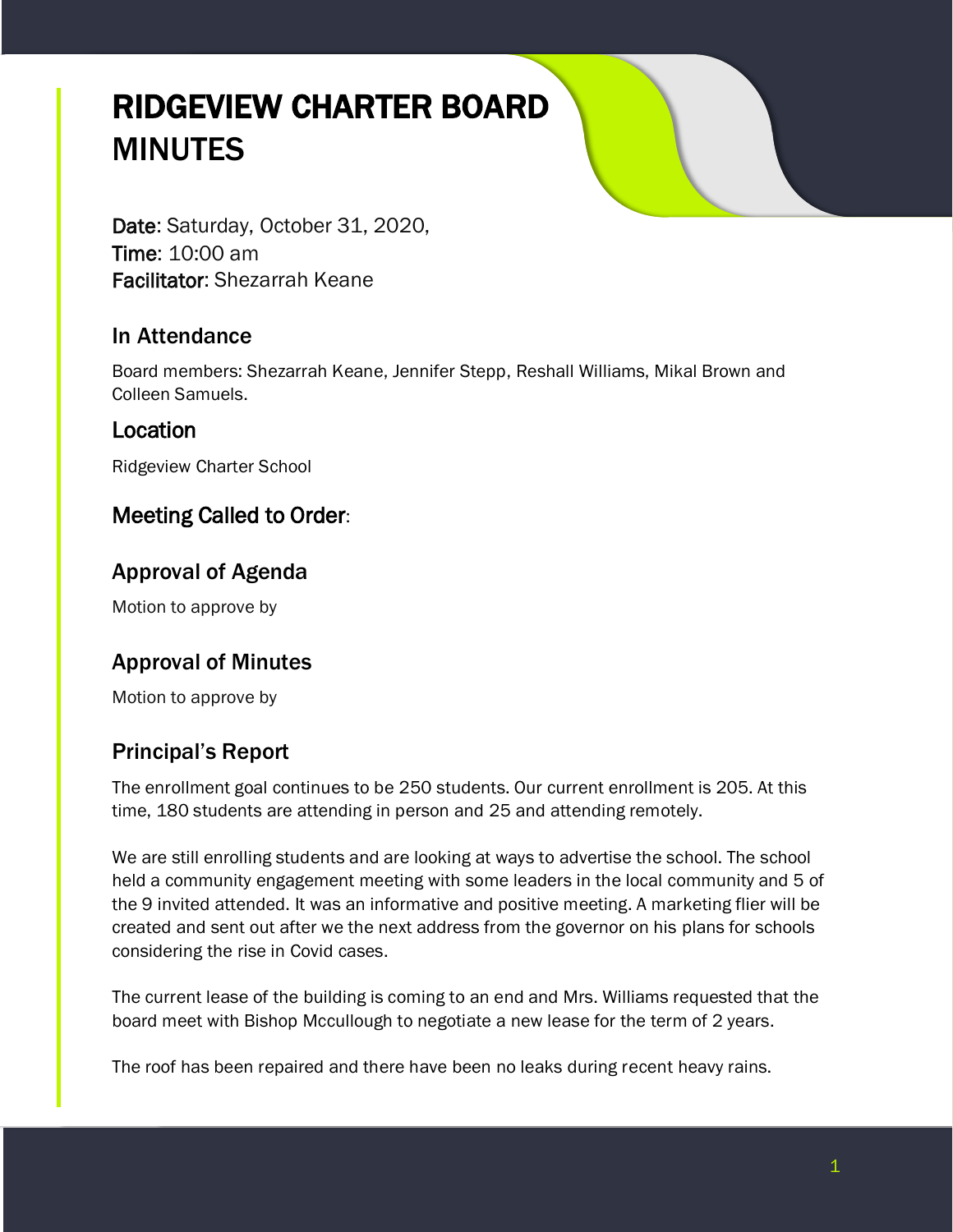Mrs. Williams requested that the board increase the hours of the maintenance/janitorial services. The crew starts at 12:00 pm for clean up after lunch and returns after school hours to do the heavier cleaning. She would like for the cleaning crew to come in from 10:00-1:00 to assist with garbage disposal, cleaning spills, dusting, and sanitizing and other necessary tasks so that teachers and administrator do not have to be responsible for them. The new hours would begin on November 1, 2020 with a nominal increase in our payment to the cleaning company. A motion to approve the request was made by Mrs. Stepp, second by Mrs. Samuels, unanimous vote.

The school is looking to provide a refrigerator for the teachers to use. This will be located in the teachers lounge. At this time, we are hoping to find one through a donation or a surplus/used appliance store.

The new Chromebooks have arrived and have been distributed. We received 140 new Chromebooks. All students will have a computer. The new computers were not configured for Google but that will be set up in the coming week. We also have 32 Hotspots for families who need them in order to do remote learning. We will need to consider upgrading technology for the teachers soon and will likely need to replace their computers next year.

The school is in the last stages for being approved for the free and reduced lunch program. The stove in the kitchen was red tagged and needs to be cleaned again. Once that is complete, we should receive approval. This is normally a six-month process but has been a twenty-month process.

At this time, we have no confirmed cases of Covid-19 but two staff members are awaiting test results. The school continues to be diligent in following safety protocols. Everyone is required to water masks, have temperature checks, and wash hands frequently. The rooms are cleaned, and sanitized and UV lights are used when no one is in the classroom. Social distancing is also used as much as possible. The governor is expected to address the issue after the election.

Kelly Staffing Services contract begins this week, and they will now staff us with our substitute teachers.

There is a need to amend our teacher leave policy concerning FMLA. We have been advised by our attorney that we do not have to offer FLMA because our staff is under 50 persons and it would financially strain a small school. We do have one staff member who has requested FMLA and we will offer it to her because it was policy and stated in the handbook when she requested it. The board voted to repeal the current policy stating the school offers FMLA as of November 1, 2020 and remove the statement from the handbook. Staff will be made aware of the change. The motion was made by Mrs. Samuels, second by Mrs. Stepp, unanimous vote.